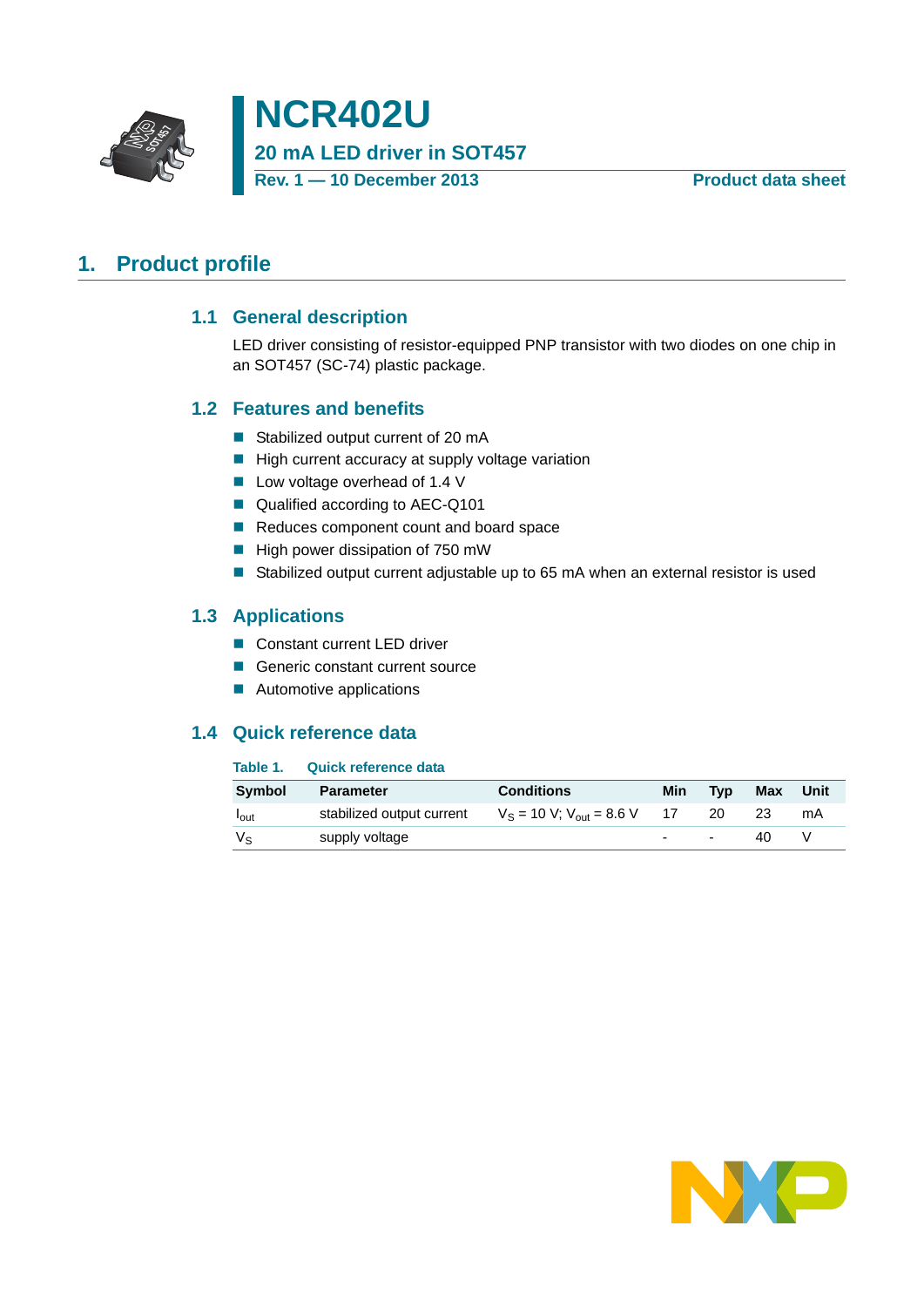*aaa-010101*

# <span id="page-1-0"></span>**2. Pinning information**

| Table 2. | <b>Pinning</b> |                    |                           |                       |
|----------|----------------|--------------------|---------------------------|-----------------------|
| Pin      | <b>Symbol</b>  | <b>Description</b> | <b>Simplified outline</b> | <b>Graphic symbol</b> |
|          | <b>GND</b>     | ground             |                           |                       |
| 2        | <b>IOUT</b>    | output current     | 6<br>15<br> _  4          | 6<br>5<br>4           |
| 3        | <b>IOUT</b>    | output current     | Ο                         |                       |
| 4        | VS             | supply voltage     | $\Box$ 2 $\Box$ 3         |                       |
| 5        | <b>IOUT</b>    | output current     |                           |                       |
| 6        | <b>REXT</b>    | external resistor  |                           |                       |
|          |                |                    |                           | 3                     |

# <span id="page-1-1"></span>**3. Ordering information**

| <b>Ordering information</b><br>Table 3. |                  |                                          |         |  |  |  |
|-----------------------------------------|------------------|------------------------------------------|---------|--|--|--|
| Type number                             | Package          |                                          |         |  |  |  |
|                                         | <b>Name</b>      | <b>Description</b>                       | Version |  |  |  |
| <b>NCR402U</b>                          | SC-74<br>(TSOP6) | plastic surface-mounted package; 6 leads | SOT457  |  |  |  |

# <span id="page-1-2"></span>**4. Marking**

| Table 4. Marking codes |                     |
|------------------------|---------------------|
| Type number            | <b>Marking code</b> |
| NCR402U                | DB                  |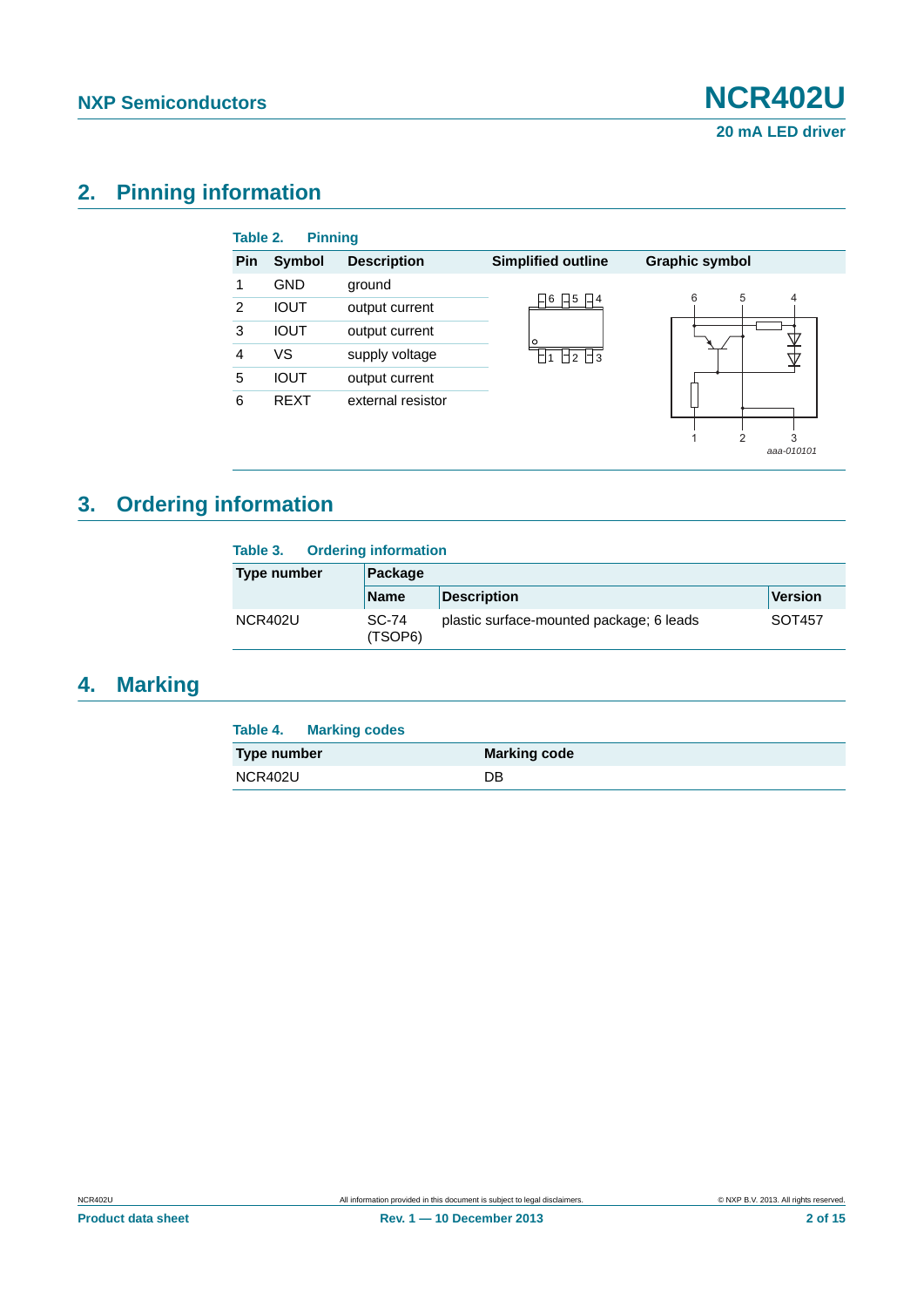#### <span id="page-2-5"></span>**5. Limiting values**

| <b>Symbol</b>       | <b>Parameter</b>                                          | <b>Conditions</b>    | Min           | <b>Max</b> | Unit        |
|---------------------|-----------------------------------------------------------|----------------------|---------------|------------|-------------|
| $I_{\text{out}}$    | stabilized output current if<br>external resistor is used |                      | -             | 65         | mA          |
| $V_S$               | supply voltage                                            |                      | -             | 40         | $\vee$      |
| $V_{\text{out}}$    | output voltage                                            | $V_S = 40 V$         |               | 38         | $\vee$      |
| $V_R$               | reverse voltage                                           |                      | $11 -$        | 0.5        | $\vee$      |
| $P_{\text{tot}}$    | total power dissipation                                   | $T_{amb} \leq 25 °C$ | $\boxed{2}$ - | 475        | mW          |
|                     |                                                           | $T_{amb} \leq 25 °C$ | $\boxed{3}$ - | 650        | mW          |
|                     |                                                           | $T_{amb} \leq 25 °C$ | $[4]$ -       | 750        | mW          |
|                     |                                                           | $T_{amb} \leq 25 °C$ | $\boxed{5}$ - | 1100       | mW          |
| $T_i$               | junction temperature                                      |                      | ٠             | 150        | $^{\circ}C$ |
| $T_{amb}$           | ambient temperature                                       |                      | $-55$         | $+150$     | $^{\circ}C$ |
| ${\sf T}_{\sf stg}$ | storage temperature                                       |                      | $-65$         | $+150$     | °C          |

<span id="page-2-0"></span>[1] Between all terminals.

<span id="page-2-1"></span>[2] Device mounted on an FR4 Printed-Circuit Board (PCB); single-sided copper; tin-plated and standard footprint.

<span id="page-2-2"></span>[3] Device mounted on an FR4 PCB; single-sided copper; tin-plated and mounting pad for output 1 cm<sup>2</sup>.

<span id="page-2-3"></span>[4] Device mounted on an FR4 PCB; 4-layer copper; tin-plated and standard footprint.

<span id="page-2-4"></span>[5] Device mounted on an FR4 PCB; 4-layer copper; tin-plated and mounting pad for output 1 cm2.

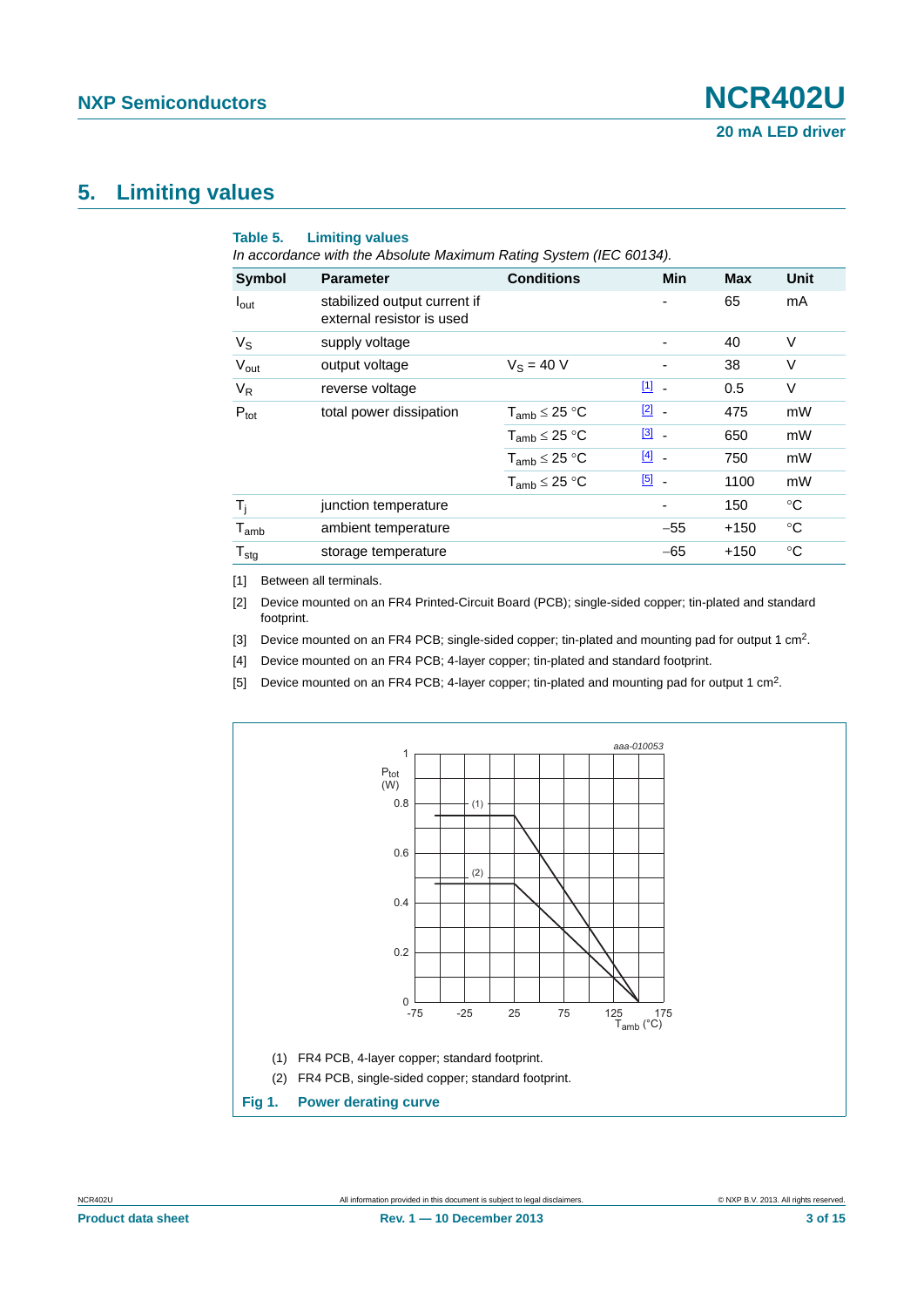#### <span id="page-3-4"></span>**6. Thermal characteristics**

| Table 6.       | <b>Thermal characteristics</b>                      |                   |                          |                          |            |      |
|----------------|-----------------------------------------------------|-------------------|--------------------------|--------------------------|------------|------|
| <b>Symbol</b>  | <b>Parameter</b>                                    | <b>Conditions</b> | Min                      | <b>Typ</b>               | <b>Max</b> | Unit |
| $R_{th(j-a)}$  | thermal resistance from junction<br>to ambient      | in free air       | $[1]$ $-$                | $\overline{\phantom{0}}$ | 265        | K/W  |
|                |                                                     |                   | $\boxed{2}$ -            |                          | 190        | K/W  |
|                |                                                     |                   | $\boxed{3}$ -            | $\overline{\phantom{0}}$ | 165        | K/W  |
|                |                                                     |                   | $[4]$ -                  |                          | 115        | K/W  |
| $R_{th(j-sp)}$ | thermal resistance from junction<br>to solder point | in free air       | $\overline{\phantom{0}}$ | ٠                        | 50         | K/W  |

<span id="page-3-0"></span>[1] Device mounted on an FR4 PCB; single-sided copper; tin-plated and standard footprint.

<span id="page-3-1"></span>[2] Device mounted on an FR4 PCB; single-sided copper; tin-plated and mounting pad for output 1 cm2.

<span id="page-3-2"></span>[3] Device mounted on an FR4 PCB; single-sided copper; tin-plated and standard footprint.

<span id="page-3-3"></span>[4] Device mounted on an FR4 PCB; 4-layer copper; tin-plated and mounting pad for output 1 cm2.

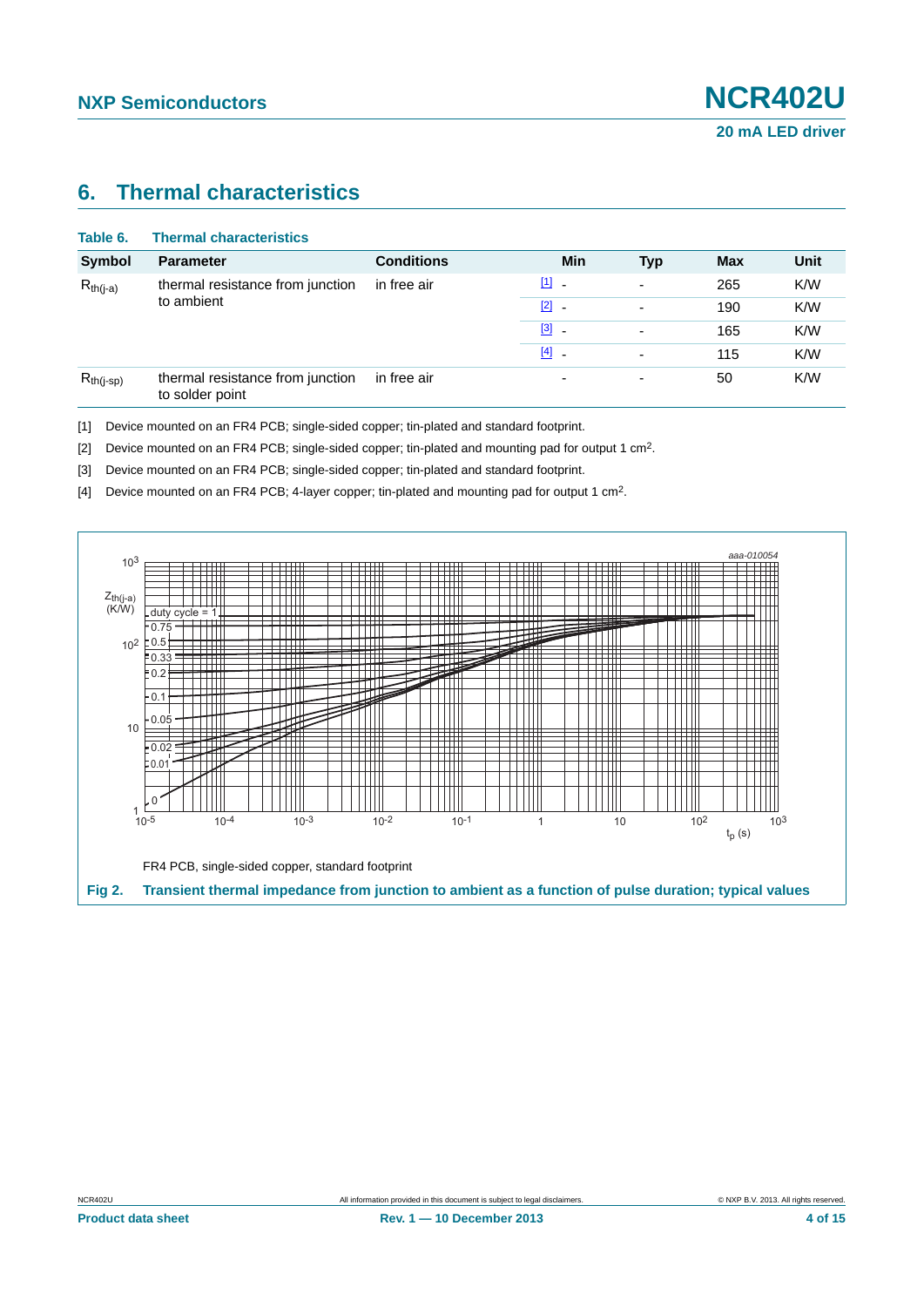

# **20 mA LED driver**

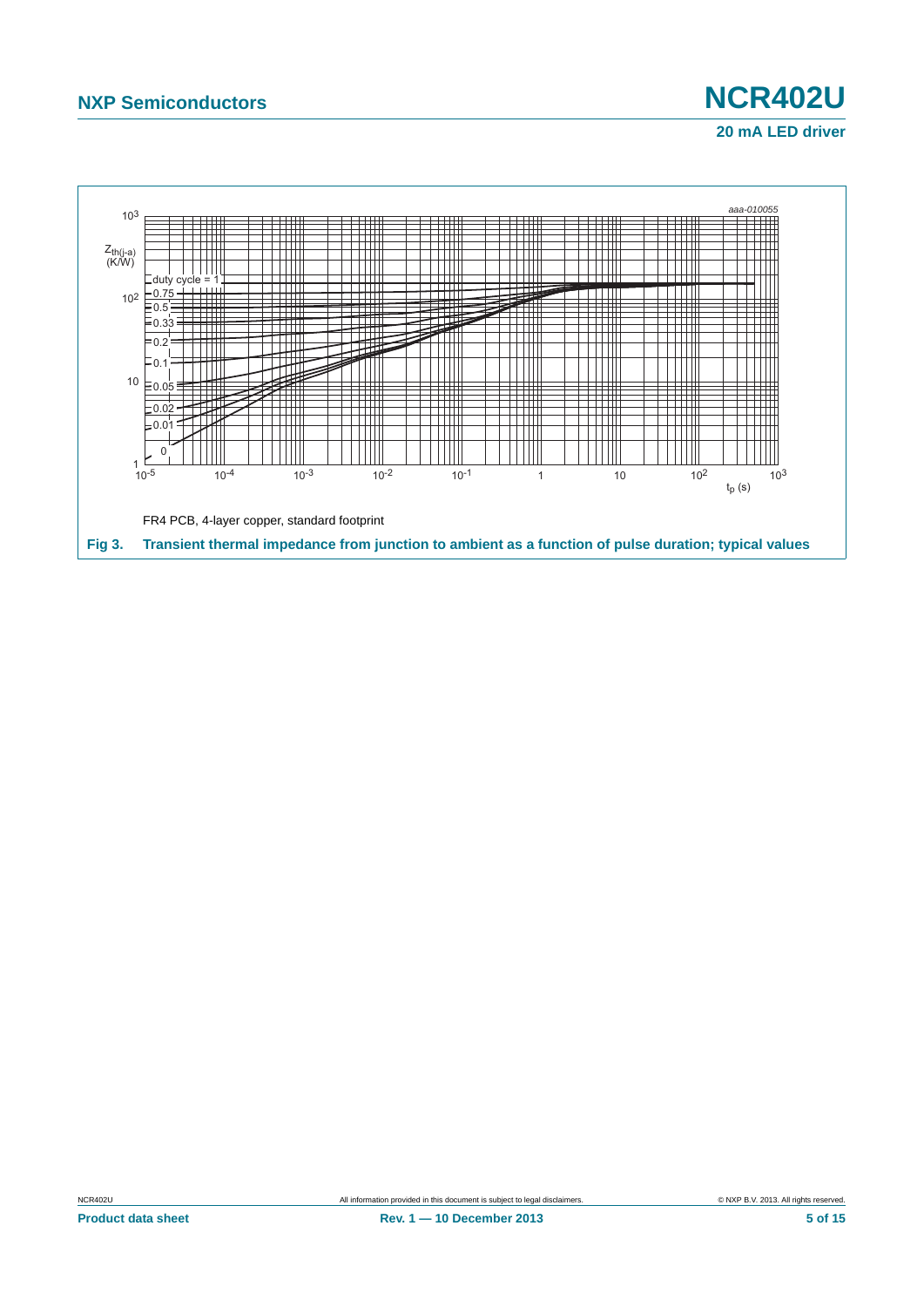# <span id="page-5-0"></span>**7. Characteristics**

#### **Table 7. Characteristics**

|  |  |  | $T_{amb}$ = 25 °C; pulse test: $t_P \le 300 \,\mu s$ ; $\delta$ = 0.02; unless otherwise specified. |
|--|--|--|-----------------------------------------------------------------------------------------------------|
|--|--|--|-----------------------------------------------------------------------------------------------------|

| <b>Symbol</b>                                                               | <b>Parameter</b>                                                | <b>Conditions</b>                         | <b>Min</b> | <b>Typ</b> | <b>Max</b>     | Unit   |
|-----------------------------------------------------------------------------|-----------------------------------------------------------------|-------------------------------------------|------------|------------|----------------|--------|
| $I_{\text{out}}$                                                            | stabilized output current                                       | $V_S = 10 V$ ; $V_{out} = 8.6 V$          | 17         | 20         | 23             | mA     |
| <b>I</b> GND                                                                | ground current                                                  | $V_S = 10 V$ ; $I_{out} = 0 A$            | 340        | 420        | 500            | μA     |
| $R_{int}$                                                                   | internal resistance                                             | $IRint = 20 mA$                           | 36         | 42         | 52             | Ω      |
| $V_{\text{Rint}}$                                                           | voltage drop at internal<br>resistance $R_{int}$                | $I_{\text{out}} = 20 \text{ mA}$          | ٠          | 0.85       | $\blacksquare$ | V      |
| $V_{Smin}$                                                                  | lowest sufficient supply<br>voltage overhead $V_S - V_{out}$    | $I_{\text{out}}$ > 17 mA                  |            | 1.4        | $\overline{a}$ | V      |
| $\Delta I_{\text{out}}$ / ( $I_{\text{out}} \times \Delta T_{\text{amb}}$ ) | stabilized output current<br>change over ambient<br>temperature | $V_S = 10$ V; $V_{out} = 8.6$ V           |            | $-0.3$     | $\blacksquare$ | $%$ /K |
| $\Delta I_{\text{out}}$ / ( $I_{\text{out}} \times \Delta V_{\text{S}}$ )   | stabilized output current<br>change over supply voltage         | $V_S = 10 V$ ;<br>$V_S - V_{out} = 1.4 V$ |            | 0.8        | $\blacksquare$ | %N     |

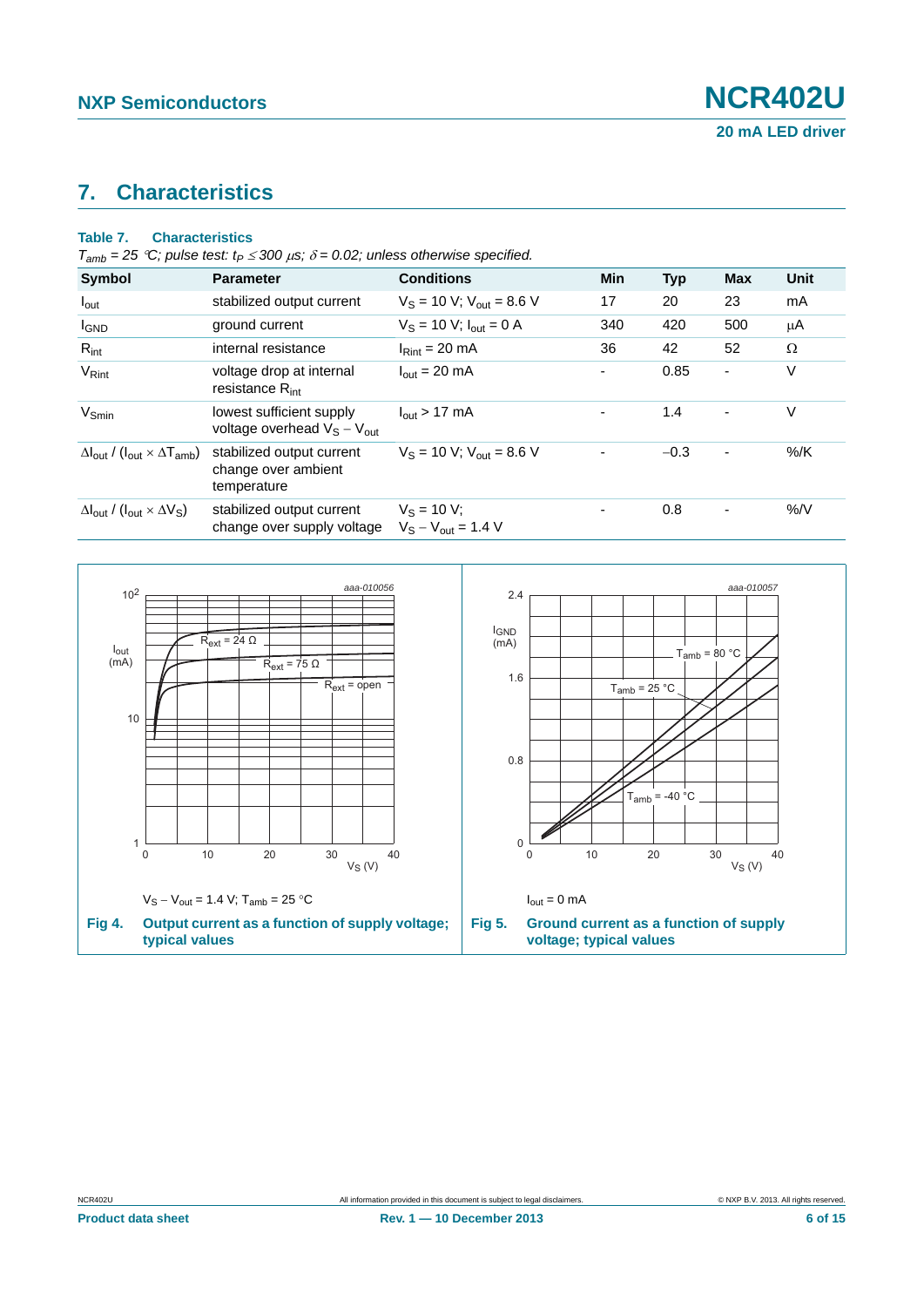# **NXP Semiconductors NCR402U 20 mA LED driver**

<span id="page-6-0"></span>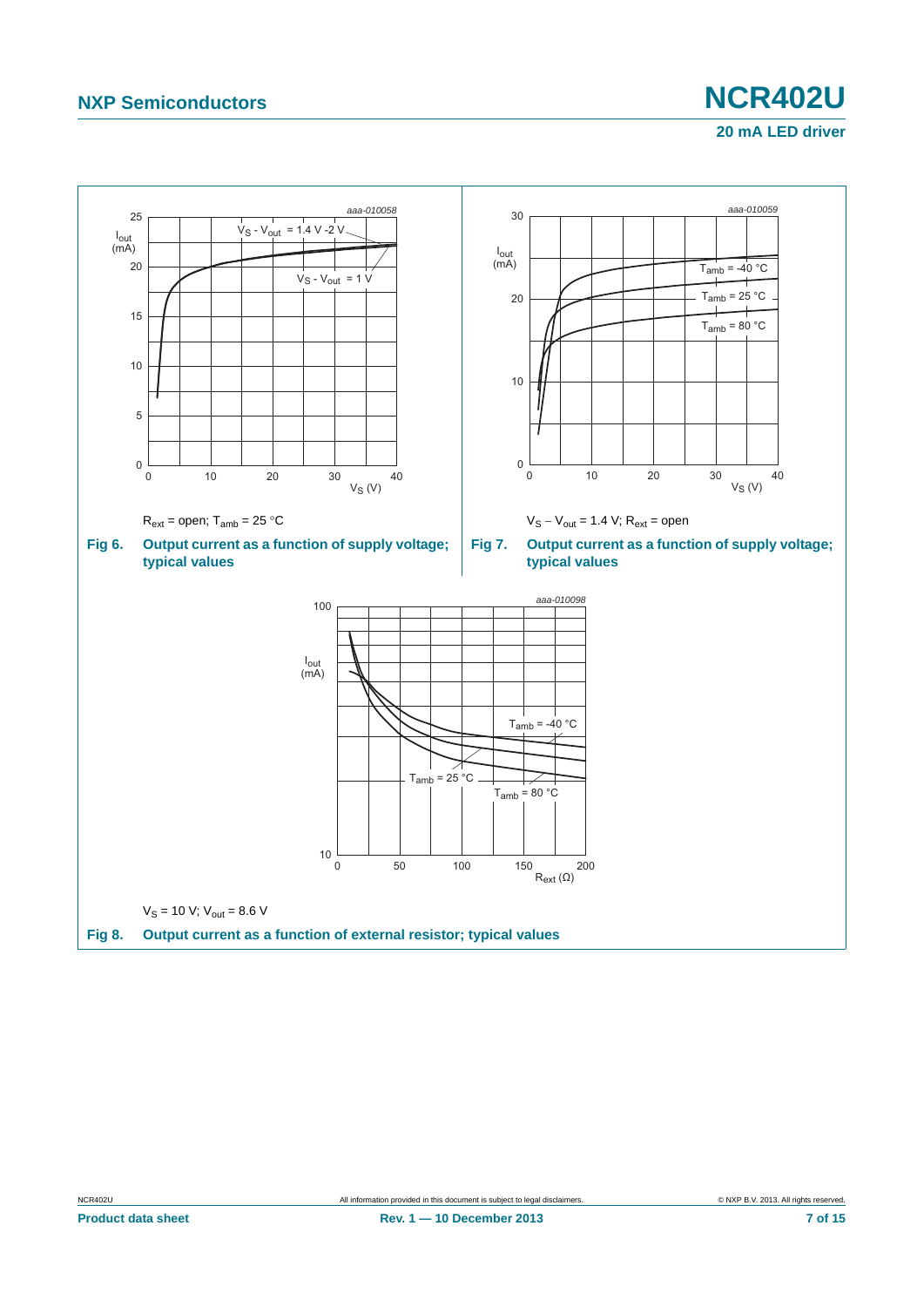# <span id="page-7-2"></span>**8. Application information**

[Figure 9](#page-7-0) shows a typical application circuit for an LED driver. The constant current ensures a constant LED brightness. The output current can be adjusted between 20 mA and 65 mA by connecting an external resistor  $R_{ext}$ . [Figure 8](#page-6-0) gives a first indication for choosing the external resistor  $R_{ext}$ . The output current slightly decreases when the power load at LED driver increases. This effect is due to the self heating of the device and the negative thermal coefficient of the output current.



<span id="page-7-0"></span>The output can be switched ON and OFF by connecting a Resistor-Equipped Transistor (RET), e.g. PDTC124XU; see [Figure 10](#page-7-1).

<span id="page-7-1"></span>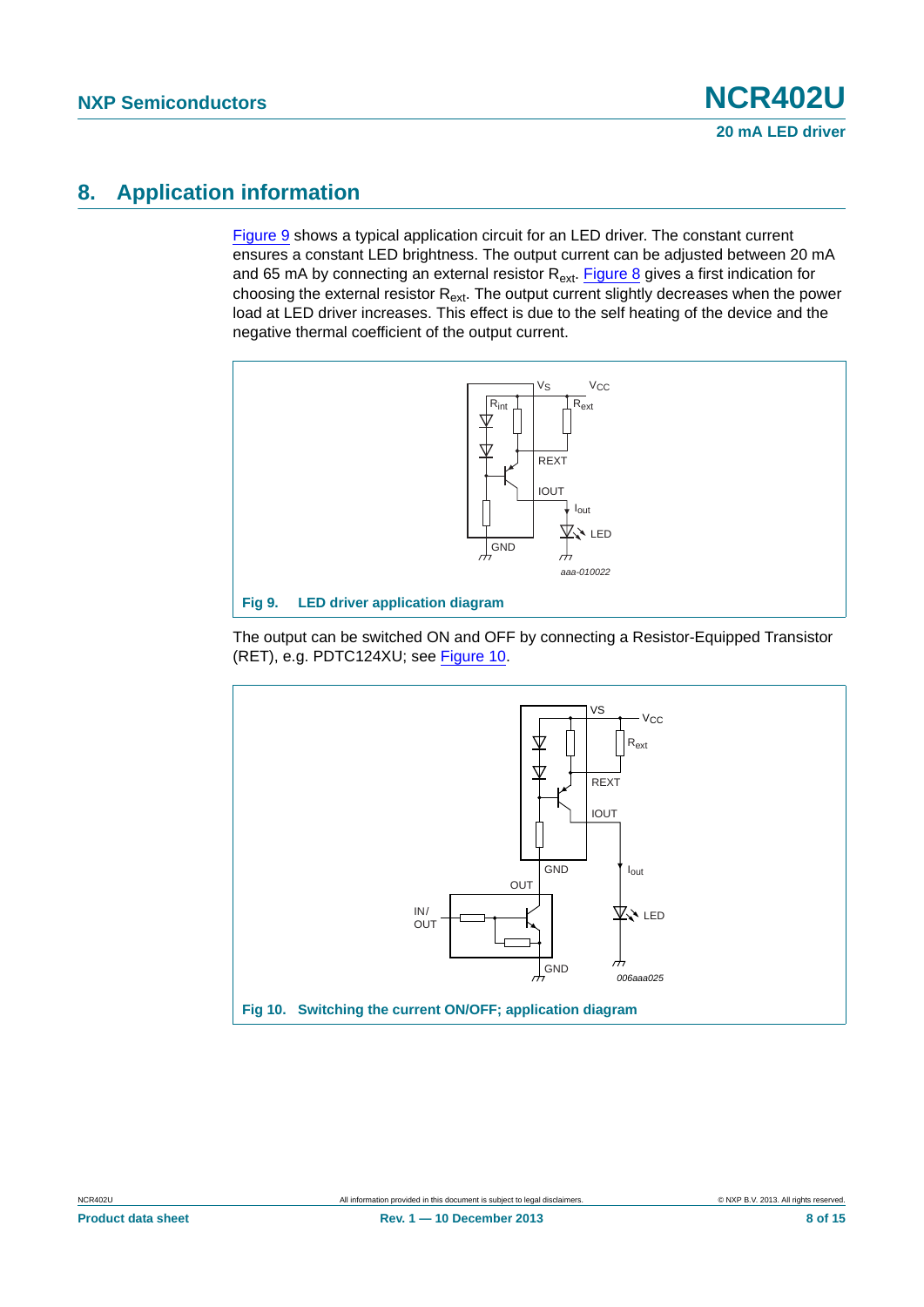# <span id="page-8-1"></span><span id="page-8-0"></span>**9. Test information**

#### **9.1 Quality information**

This product has been qualified in accordance with the Automotive Electronics Council (AEC) standard *Q101 - Stress test qualification for discrete semiconductors*, and is suitable for use in automotive applications.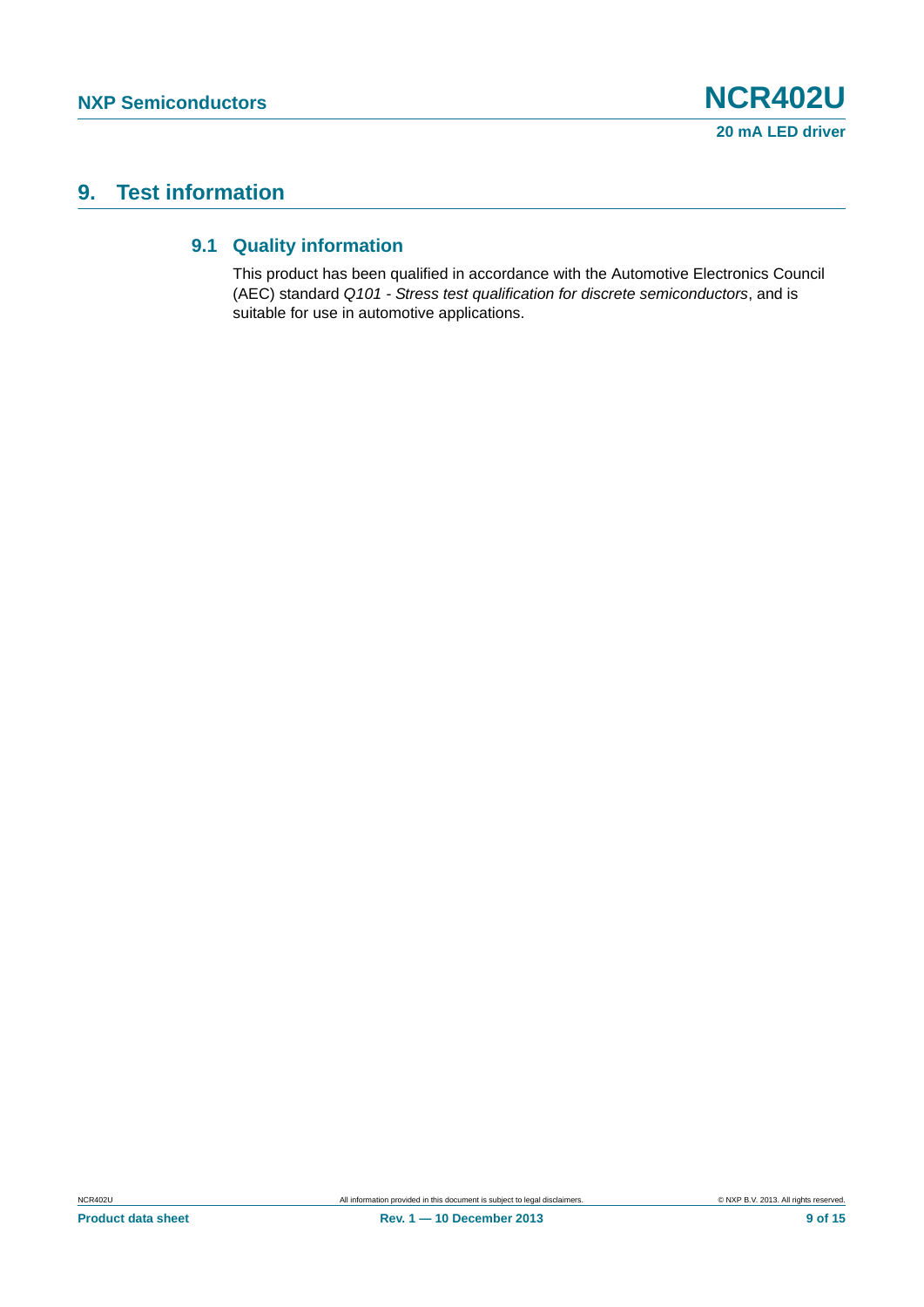## <span id="page-9-0"></span>**10. Package outline**



**Fig 11. Package outline SOT457 (SC-74)**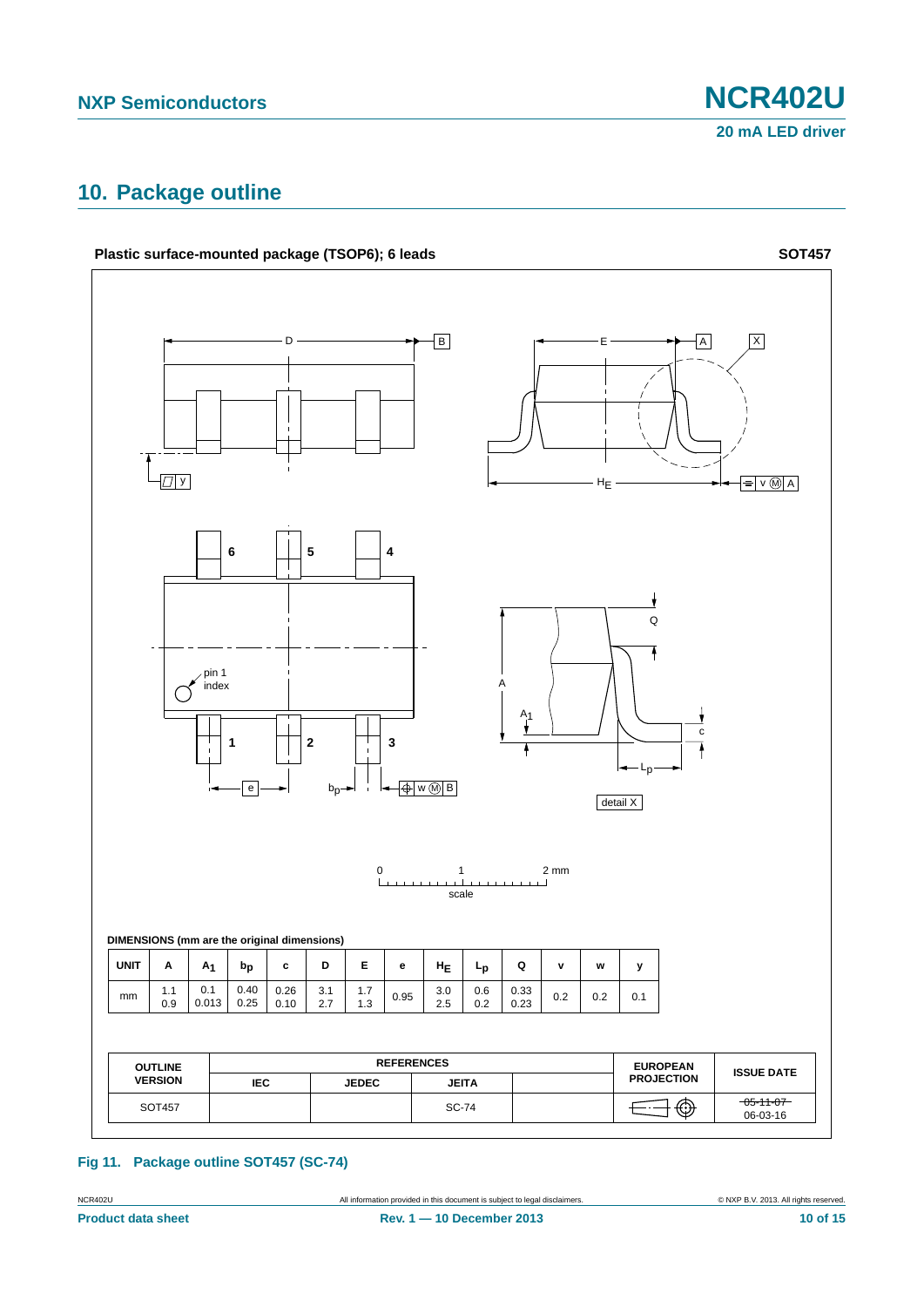**20 mA LED driver**

#### <span id="page-10-0"></span>**11. Soldering**



**Product data sheet Rev. 1 — 10 December 2013** 11 of 15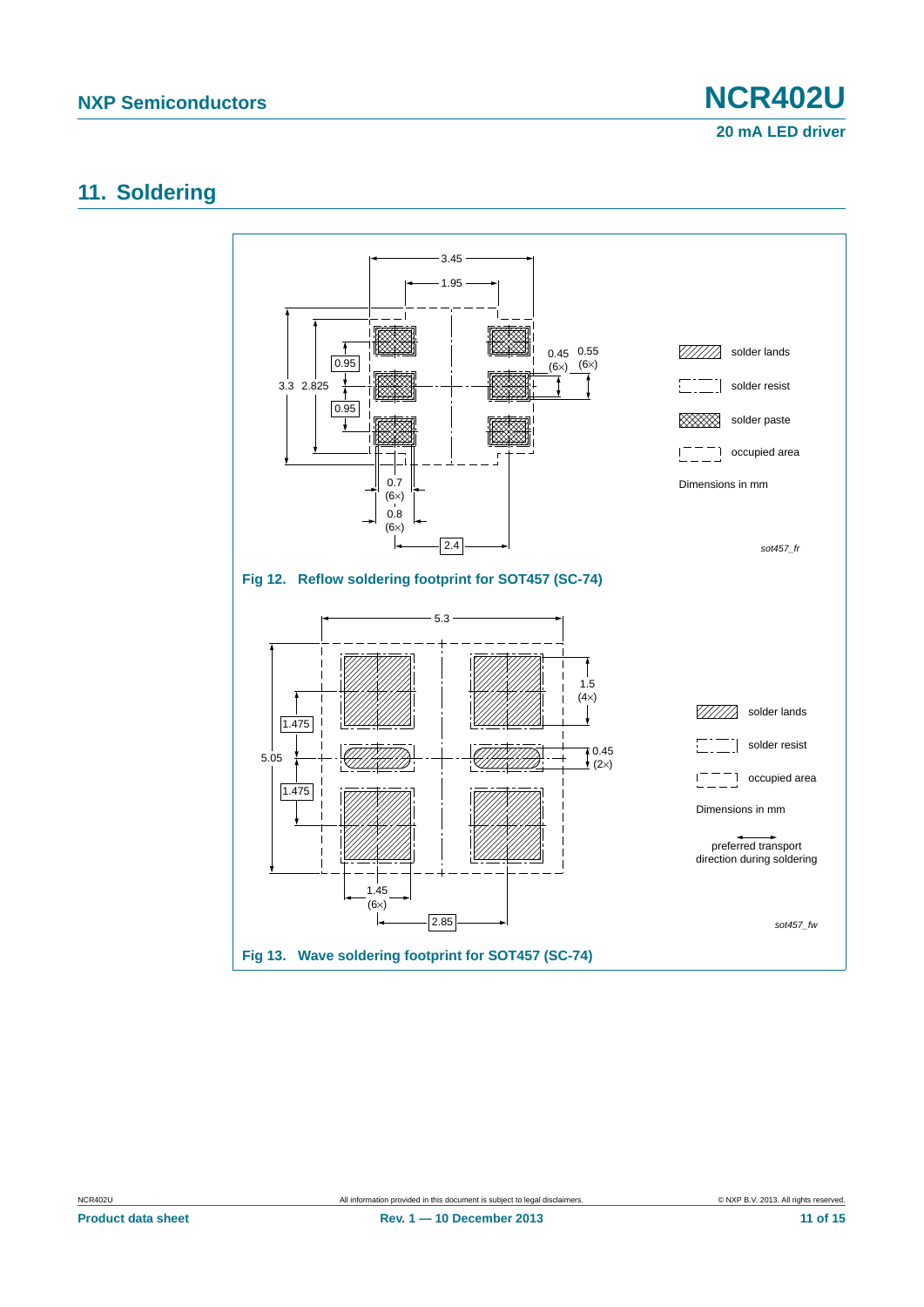# <span id="page-11-0"></span>**12. Revision history**

| Table 8.           | <b>Revision history</b> |                    |                          |                          |
|--------------------|-------------------------|--------------------|--------------------------|--------------------------|
| Document <b>ID</b> | Release date            | Data sheet status  | <b>Change notice</b>     | <b>Supersedes</b>        |
| NCR402U v.1        | 20131210                | Product data sheet | $\overline{\phantom{0}}$ | $\overline{\phantom{a}}$ |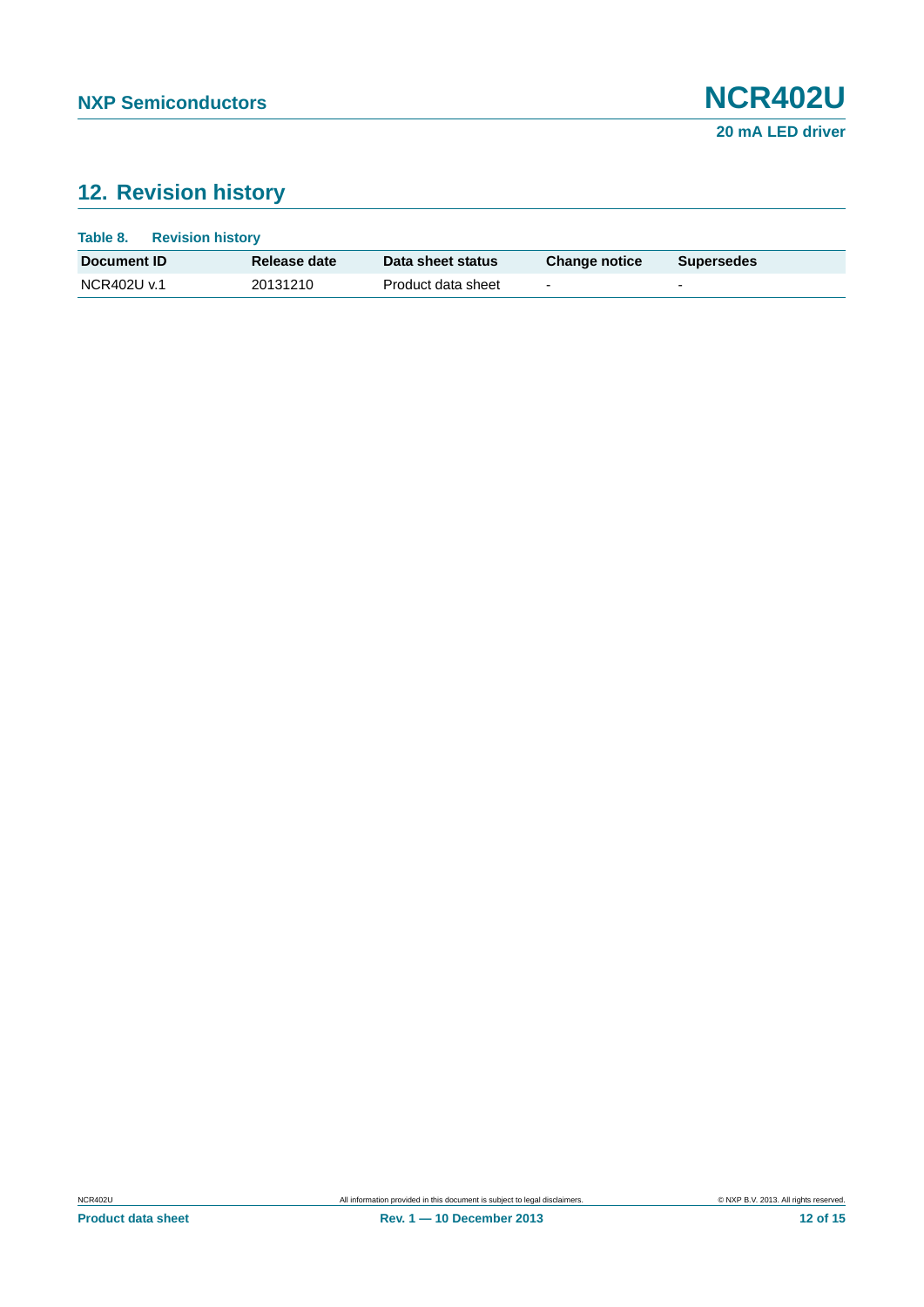### <span id="page-12-3"></span>**13. Legal information**

#### <span id="page-12-4"></span>**13.1 Data sheet status**

| Document status[1][2]          | Product status <sup>[3]</sup> | <b>Definition</b>                                                                     |
|--------------------------------|-------------------------------|---------------------------------------------------------------------------------------|
| Objective [short] data sheet   | Development                   | This document contains data from the objective specification for product development. |
| Preliminary [short] data sheet | Qualification                 | This document contains data from the preliminary specification.                       |
| Product [short] data sheet     | Production                    | This document contains the product specification.                                     |

<span id="page-12-0"></span>[1] Please consult the most recently issued document before initiating or completing a design.

<span id="page-12-1"></span>[2] The term 'short data sheet' is explained in section "Definitions".

<span id="page-12-2"></span>[3] The product status of device(s) described in this document may have changed since this document was published and may differ in case of multiple devices. The latest product status<br>information is available on the Intern

#### <span id="page-12-5"></span>**13.2 Definitions**

**Draft —** The document is a draft version only. The content is still under internal review and subject to formal approval, which may result in modifications or additions. NXP Semiconductors does not give any representations or warranties as to the accuracy or completeness of information included herein and shall have no liability for the consequences of use of such information.

**Short data sheet —** A short data sheet is an extract from a full data sheet with the same product type number(s) and title. A short data sheet is intended for quick reference only and should not be relied upon to contain detailed and full information. For detailed and full information see the relevant full data sheet, which is available on request via the local NXP Semiconductors sales office. In case of any inconsistency or conflict with the short data sheet, the full data sheet shall prevail.

**Product specification —** The information and data provided in a Product data sheet shall define the specification of the product as agreed between NXP Semiconductors and its customer, unless NXP Semiconductors and customer have explicitly agreed otherwise in writing. In no event however, shall an agreement be valid in which the NXP Semiconductors product is deemed to offer functions and qualities beyond those described in the Product data sheet.

#### <span id="page-12-6"></span>**13.3 Disclaimers**

**Limited warranty and liability —** Information in this document is believed to be accurate and reliable. However, NXP Semiconductors does not give any representations or warranties, expressed or implied, as to the accuracy or completeness of such information and shall have no liability for the consequences of use of such information. NXP Semiconductors takes no responsibility for the content in this document if provided by an information source outside of NXP Semiconductors.

In no event shall NXP Semiconductors be liable for any indirect, incidental, punitive, special or consequential damages (including - without limitation - lost profits, lost savings, business interruption, costs related to the removal or replacement of any products or rework charges) whether or not such damages are based on tort (including negligence), warranty, breach of contract or any other legal theory.

Notwithstanding any damages that customer might incur for any reason whatsoever, NXP Semiconductors' aggregate and cumulative liability towards customer for the products described herein shall be limited in accordance with the *Terms and conditions of commercial sale* of NXP Semiconductors.

**Right to make changes —** NXP Semiconductors reserves the right to make changes to information published in this document, including without limitation specifications and product descriptions, at any time and without notice. This document supersedes and replaces all information supplied prior to the publication hereof.

**Suitability for use in automotive applications —** This NXP

Semiconductors product has been qualified for use in automotive applications. Unless otherwise agreed in writing, the product is not designed, authorized or warranted to be suitable for use in life support, life-critical or safety-critical systems or equipment, nor in applications where failure or malfunction of an NXP Semiconductors product can reasonably be expected to result in personal injury, death or severe property or environmental damage. NXP Semiconductors and its suppliers accept no liability for inclusion and/or use of NXP Semiconductors products in such equipment or applications and therefore such inclusion and/or use is at the customer's own risk.

**Applications —** Applications that are described herein for any of these products are for illustrative purposes only. NXP Semiconductors makes no representation or warranty that such applications will be suitable for the specified use without further testing or modification.

Customers are responsible for the design and operation of their applications and products using NXP Semiconductors products, and NXP Semiconductors accepts no liability for any assistance with applications or customer product design. It is customer's sole responsibility to determine whether the NXP Semiconductors product is suitable and fit for the customer's applications and products planned, as well as for the planned application and use of customer's third party customer(s). Customers should provide appropriate design and operating safeguards to minimize the risks associated with their applications and products.

NXP Semiconductors does not accept any liability related to any default, damage, costs or problem which is based on any weakness or default in the customer's applications or products, or the application or use by customer's third party customer(s). Customer is responsible for doing all necessary testing for the customer's applications and products using NXP Semiconductors products in order to avoid a default of the applications and the products or of the application or use by customer's third party customer(s). NXP does not accept any liability in this respect.

**Limiting values —** Stress above one or more limiting values (as defined in the Absolute Maximum Ratings System of IEC 60134) will cause permanent damage to the device. Limiting values are stress ratings only and (proper) operation of the device at these or any other conditions above those given in the Recommended operating conditions section (if present) or the Characteristics sections of this document is not warranted. Constant or repeated exposure to limiting values will permanently and irreversibly affect the quality and reliability of the device.

**Terms and conditions of commercial sale —** NXP Semiconductors products are sold subject to the general terms and conditions of commercial sale, as published at<http://www.nxp.com/profile/terms>, unless otherwise agreed in a valid written individual agreement. In case an individual agreement is concluded only the terms and conditions of the respective agreement shall apply. NXP Semiconductors hereby expressly objects to applying the customer's general terms and conditions with regard to the purchase of NXP Semiconductors products by customer.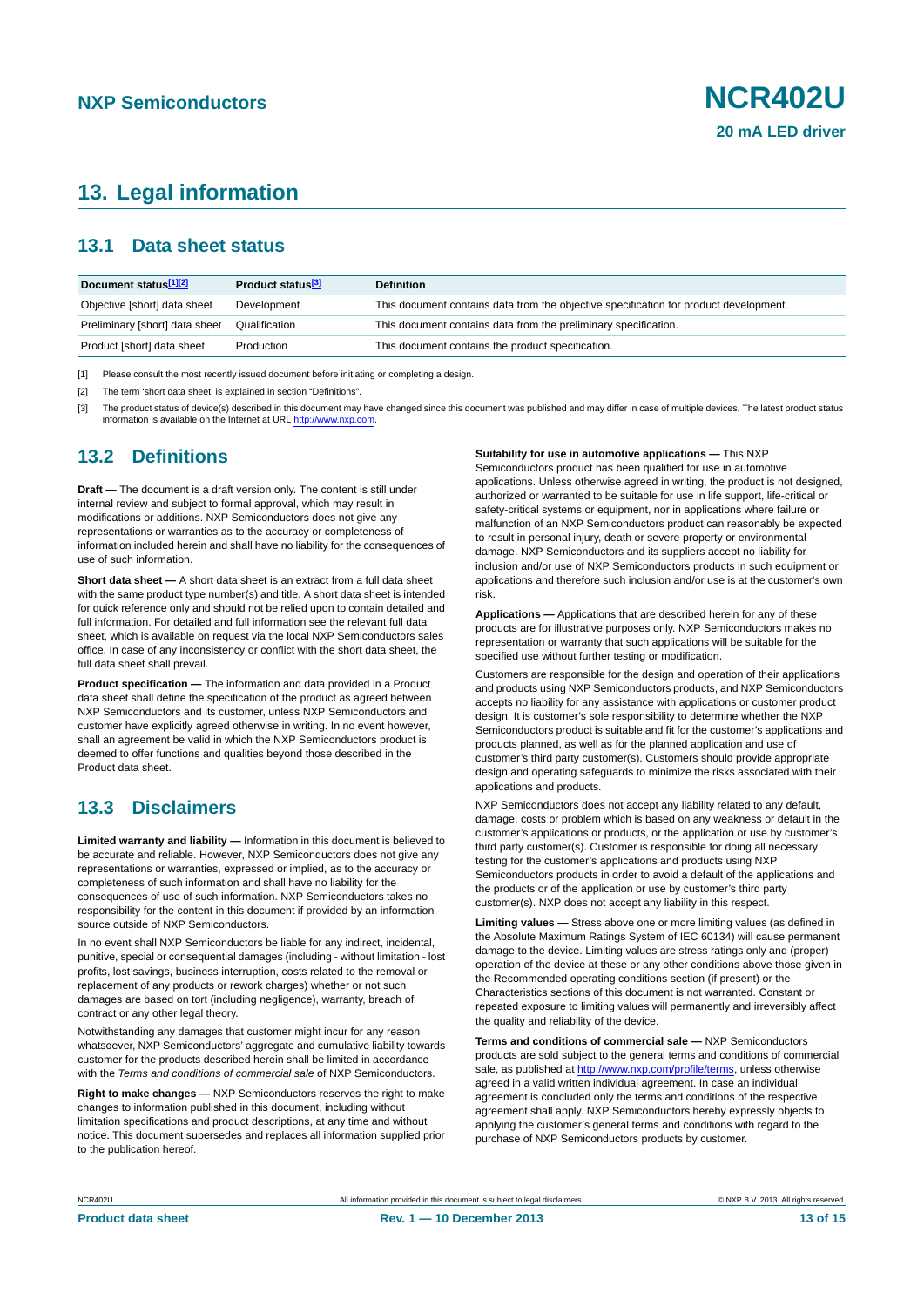**No offer to sell or license —** Nothing in this document may be interpreted or construed as an offer to sell products that is open for acceptance or the grant, conveyance or implication of any license under any copyrights, patents or other industrial or intellectual property rights.

**Export control —** This document as well as the item(s) described herein may be subject to export control regulations. Export might require a prior authorization from competent authorities.

**Quick reference data —** The Quick reference data is an extract of the product data given in the Limiting values and Characteristics sections of this document, and as such is not complete, exhaustive or legally binding.

#### <span id="page-13-1"></span>**14. Contact information**

For more information, please visit: **http://www.nxp.com**

For sales office addresses, please send an email to: **salesaddresses@nxp.com**

**Translations —** A non-English (translated) version of a document is for reference only. The English version shall prevail in case of any discrepancy between the translated and English versions.

#### <span id="page-13-0"></span>**13.4 Trademarks**

Notice: All referenced brands, product names, service names and trademarks are the property of their respective owners.